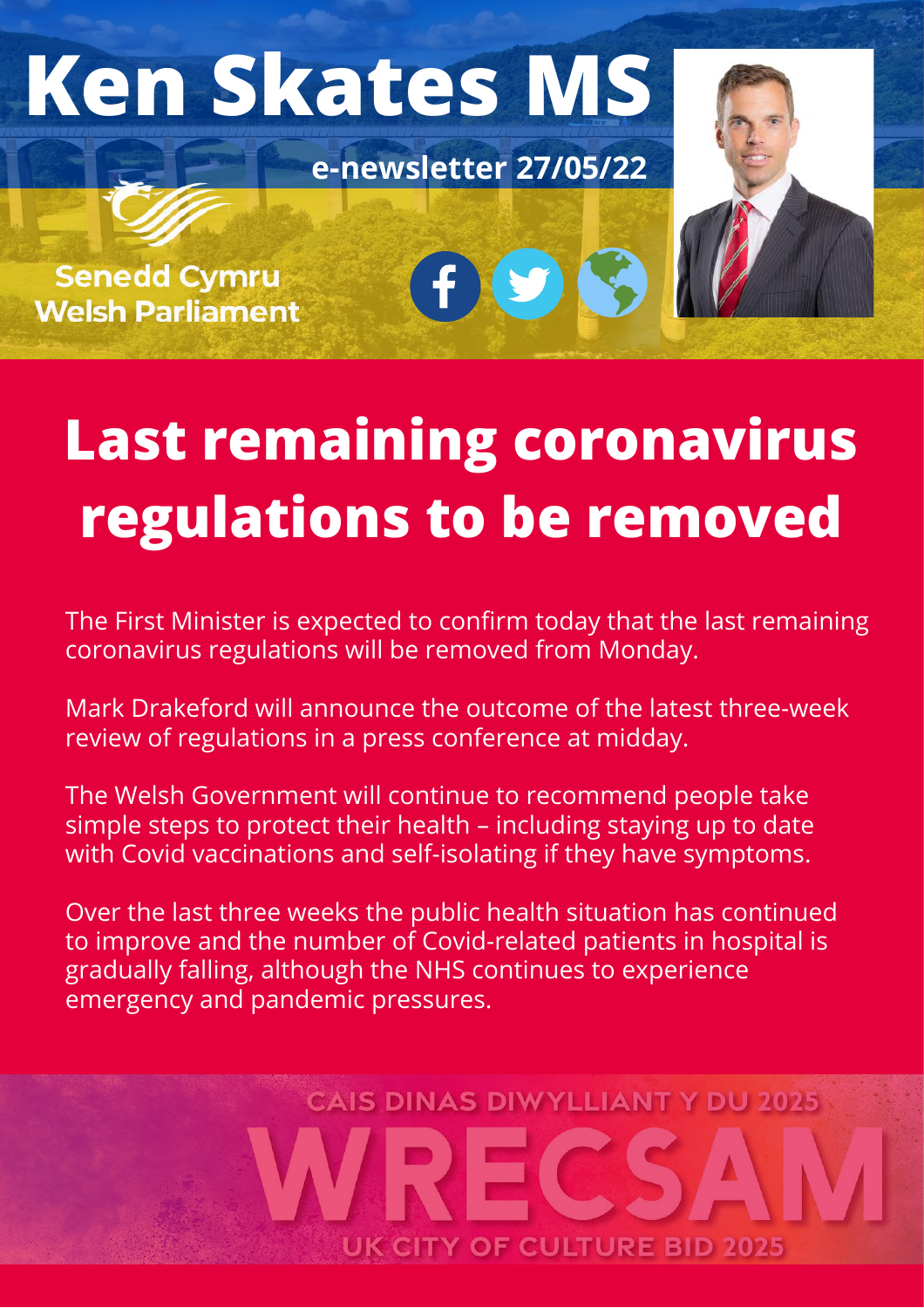### **Clwyd South report**

NERA LEAD MINES VISITOR CENTRE NOLFAN YMWELWYR PYLLAU PLWM MWYNGLAWDD

I was grateful to get the opportunity to highlight [Wrexham](https://www.facebook.com/wrexhamfootballclub/?__cft__[0]=AZWE3Ka1EJmYcz7uoH7kMOZPUWrgsLrqHoKaY7kbYvzel6ID9i74JAMmBkpNhV4OaCU0p0XSEshl8qCZ5CWihPZNqIZv6-wh5ZzNb9RLjw0JHtzpGM3dk27mlj8KpWCiBi1TOT8Gs5b_k8SQCzQnrBraXKbFAFu6eRQgxVP3qxmjEw&__tn__=kK-R) AFC again in the Senedd - and delighted to hear the First Minister confirm his and the [Welsh](https://www.facebook.com/WelshLab?__cft__[0]=AZWE3Ka1EJmYcz7uoH7kMOZPUWrgsLrqHoKaY7kbYvzel6ID9i74JAMmBkpNhV4OaCU0p0XSEshl8qCZ5CWihPZNqIZv6-wh5ZzNb9RLjw0JHtzpGM3dk27mlj8KpWCiBi1TOT8Gs5b_k8SQCzQnrBraXKbFAFu6eRQgxVP3qxmjEw&__tn__=-]K-R) Government's support for the club and the county's City of Culture bid.



#### **[Watch](https://fb.watch/ddwirlo7qj/) here**

I have written to Wrexham Council for an update on its plans to repair the B5605 at Newbridge. **Read [more](https://www.facebook.com/KenSkatesMS/) here**

**This week, I also raised plans to improve health services in north Wales and called for the new Citizen Voice Body to be based in our region.** Read more

**It was a pleasure to officially open the new community hub and revamped visitor centre at [Minera](https://www.facebook.com/VisitMinera/?__cft__[0]=AZU6BCMBw891XFD3BranJpO2xCA2whCKcO3rcIcnGTTeAhywkM_hClR-1QLNmQohbjmlbH1ylQ8NZxTPwTAvU8A4_5PS61cyLQ3yEGqG2VyjdP7pPmKzUO0hA0lnuE-umD4gF6Xe3VOvq6_Zal7eORZS&__tn__=kK-R) Lead Mines. Sites like this play an important role in the City of Culture bid, and it's great to see the work being done to highlight our proud heritage. Read [more](https://www.leaderlive.co.uk/news/20151101.ms-opens-revamped-facilities-wrexhams-minera-lead-mines/?fbclid=IwAR1glWRAzqNIR4aAr0xHPSTwktkq0OXpcH0Y1QSFuEod0kTpNLQBqDmEHh8) here**

There was excellent news for Llangollen this week, with the announcement of £200,000 of Welsh Government funding to improve the iconic Riverside Park. I'm proud to support this exciting project, which will see a mini-golf course and new play equipment installed. **Read [more](http://llanblogger.blogspot.com/2022/05/riverside-park-lands-200000-windfall.html)**

# **CAIS DINAS DIWYLLIANT Y DU 2025 UK CITY OF CULTURE BID 2025**